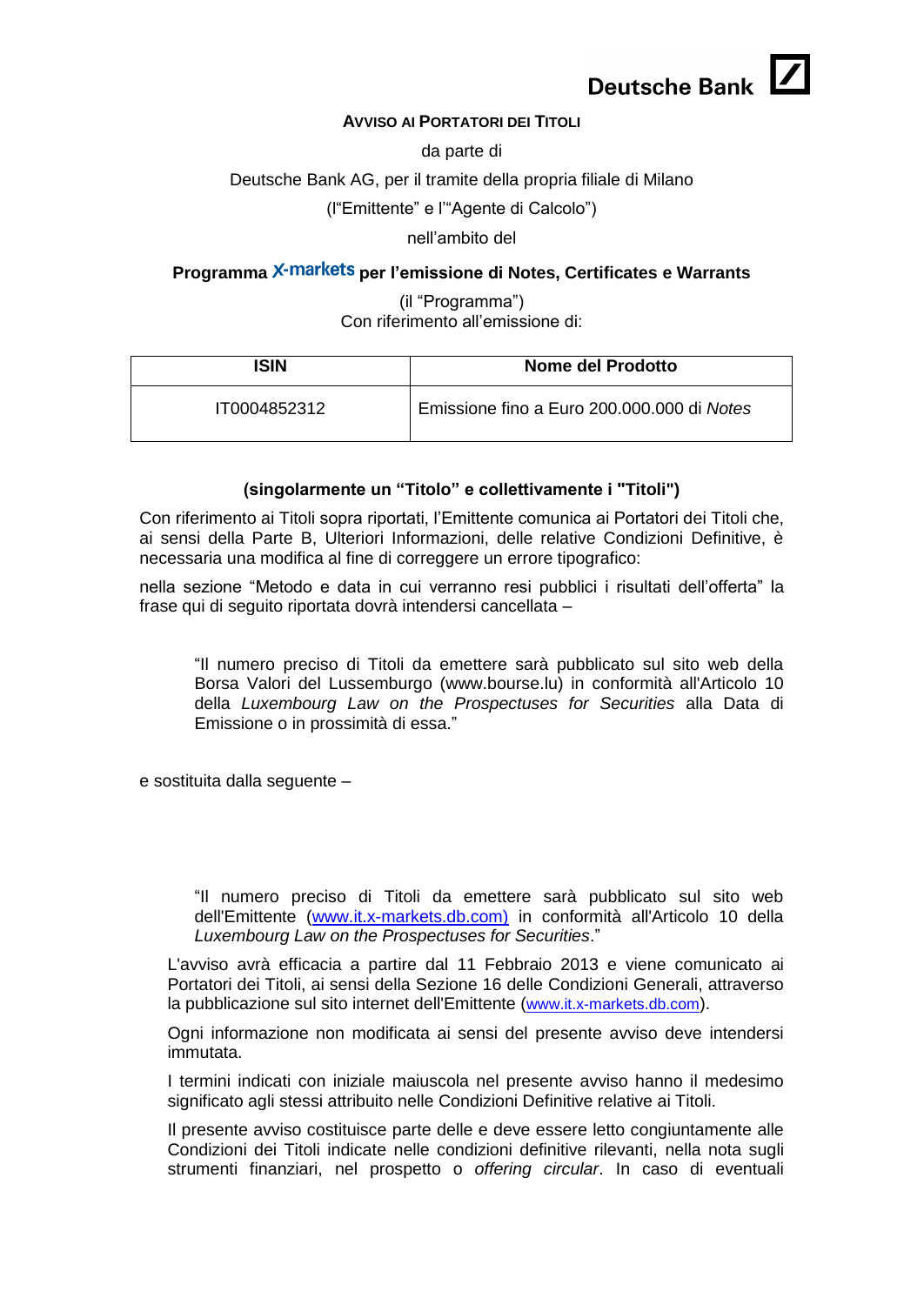

contraddizioni tra le Condizioni di ogni Titolo o qualsiasi precedente avviso relativo ad un Titolo e i termini di questo avviso, i termini di questo avviso prevarranno.

Nel caso in cui non si sia il titolare effettivo dei Titoli o nel caso in cui si sia provveduto a disporre dei Titoli, si prega di inoltrare il presente avviso, rispettivamente, al titolare effettivo o al compratore.

\* \* \*

## **Deutsche Bank AG, filiale di Milano**

**11 Febbraio 2013**

**Deutsche Bank**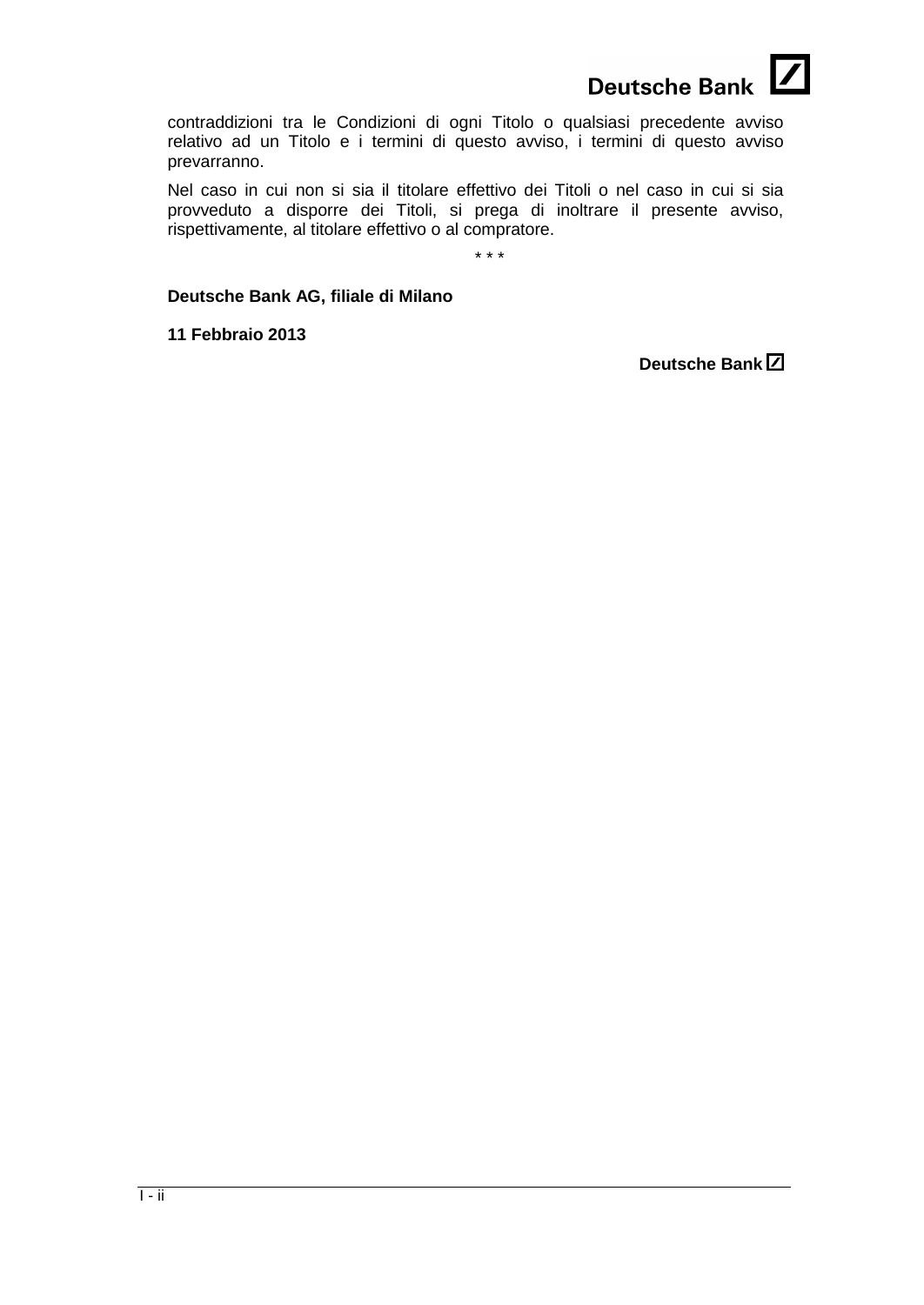

## **NOTICE TO SECURITYHOLDERS**

by

Deutsche Bank AG, acting through its Milan branch

(the "Issuer" and "Calculation Agent")

under

# **X-markets Programme for Notes, Certificates and Warrants**

(the "Programme") in relation to the issue of:

| ISIN         | <b>Name of Product</b>               |
|--------------|--------------------------------------|
| IT0004852312 | Issue of up to EUR 200,000,000 Notes |

## **(individually a "Note" and together the "***Notes***")**

With reference to the *Notes* referenced above, the Issuer notifies the Securityholders that, pursuant to Part B, *Additional Information*, of the relevant *Final Terms* an amendment is required to correct a typographical error*:*

In the section "Manner in and date on which results of the offer are to be made public" the following words shall be deleted –

"The precise number of *Securities* to be issued will be published on the website of the Luxembourg Stock Exchange [\(www.bourse.lu\)](http://www.bourse.lu/) in accordance with Article 10 of the Luxembourg Law on the Prospectuses for Securities on or around the *Issue Date*."

And shall be replaced with –

"The precise number of *Securities* to be issued will be published on the website of the *Issuer* [\(www.it.x-markets.db.com\).](http://www.it.x-markets.db.com)/) in accordance with Article 10 of the Luxembourg Law on the Prospectuses for Securities."

This notice will take effect from 11 February 2013 and is notified to the Securityholders, pursuant to Section 16 of the *General Conditions,* through publication on the website of the Issuer [\(www.it.x-markets.db.com\)](http://www.it.x-markets.db.com/).

Any other information not amended by this notice should be regarded as unchanged.

Capitalised terms not otherwise defined in this notice will have their respective meanings in the Final Terms.